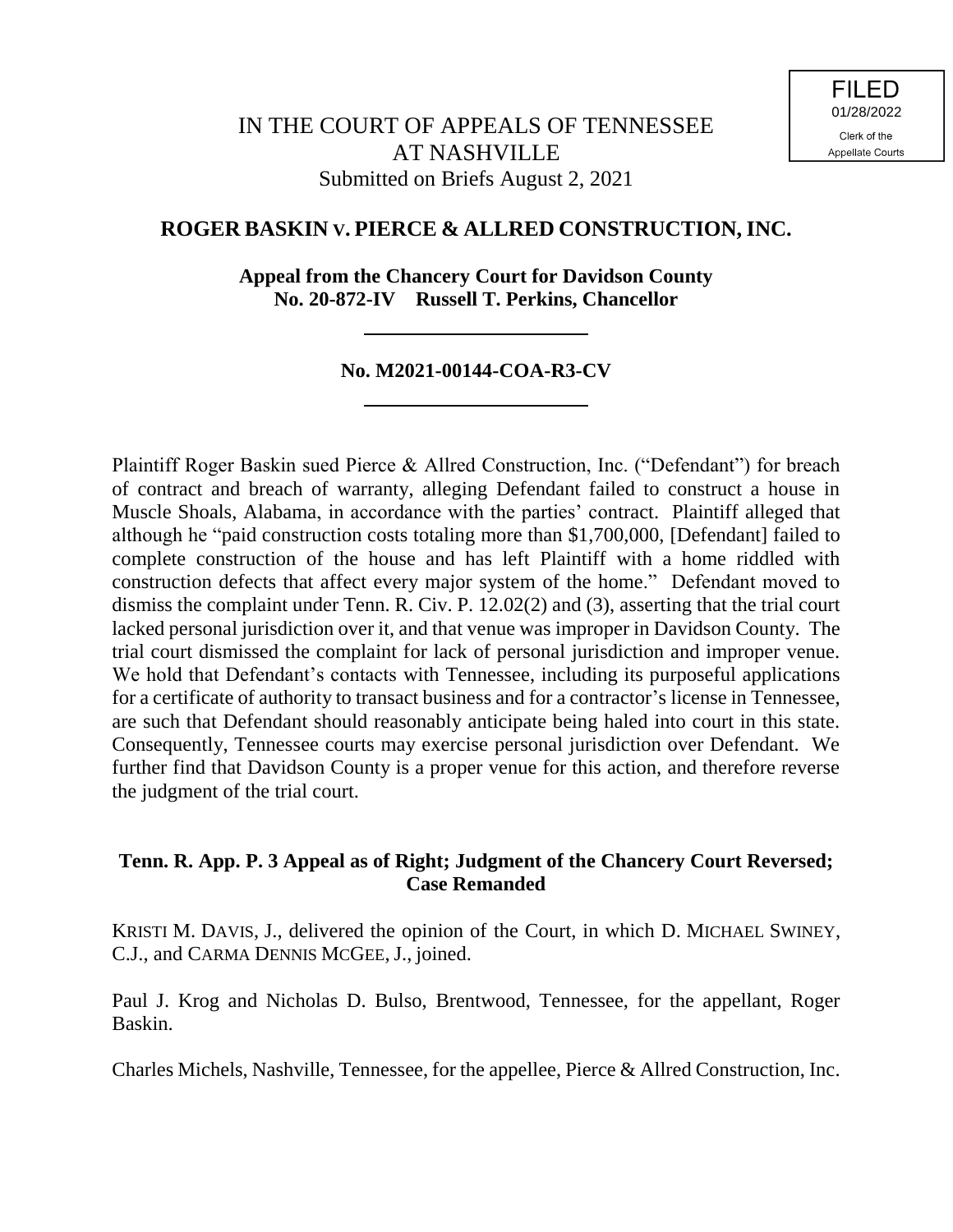#### **OPINION**

## **I. BACKGROUND**

In the fall of 2016, Plaintiff hired Defendant, a construction company incorporated and based in Alabama, to demolish a structure and construct a lake house on real property in Muscle Shoals, Alabama. The plans for the lake house were prepared in Tennessee and provided by Quirk Designs, a Nashville-based company. The contract anticipated completion of the house construction in about fifteen months, with an expected completion date around January of 2018.

Plaintiff filed his complaint on September 3, 2020. He alleged that Defendant (1) failed to construct the house in a good and workmanlike manner; (2) failed to complete construction on time and within budget, and in fact "failed to complete the project at all"; (3) "charged Plaintiff for services and materials never provided by. . . using the same invoices for multiple draw requests"; and (4) "negligently allowed expensive audio equipment delivered to the project site to be misappropriated from the site, resulting in a loss to Plaintiff of more than \$6,000." Plaintiff alleged numerous construction defects in many different systems and areas of the house. He eventually hired a replacement contractor to finish construction and remedy the alleged defects.

Defendant moved for dismissal of the complaint for lack of personal jurisdiction and improper venue. Defendant argued that it did not have the requisite minimum contacts with the State of Tennessee to establish personal jurisdiction. In response, Plaintiff asserted that Defendant, among other things, applied for a certificate of authority to transact business in Tennessee in February of 2018. That same month, Defendant's sole owner and officer, Justin Allred, passed his Tennessee business and law management exam and successfully applied for a Tennessee contractor's license. Subsequently, Defendant undertook two projects in Tennessee, one involving the removal and transport of a cabin from Tennessee to Alabama, and the other construction of a nearly three million-dollar house in Savannah, Tennessee. Plaintiff also pointed to Mr. Allred's deposition testimony in which he stated that he "absolutely" intends to maintain Defendant's status "as a licensed contractor in Tennessee for the foreseeable future."

Defendant's certificate of authority to conduct business was administratively revoked in August of 2019. Its Tennessee contractor's license expired on March 30, 2020. Despite this, Mr. Allred testified on January 6, 2021, that Defendant had "just completed" construction of the house in Savannah, Tennessee.

The trial court granted Defendant's motion to dismiss, holding that it had no personal jurisdiction and that venue was improper in Davidson County. Regarding personal jurisdiction, the trial court found and held as follows, in pertinent part: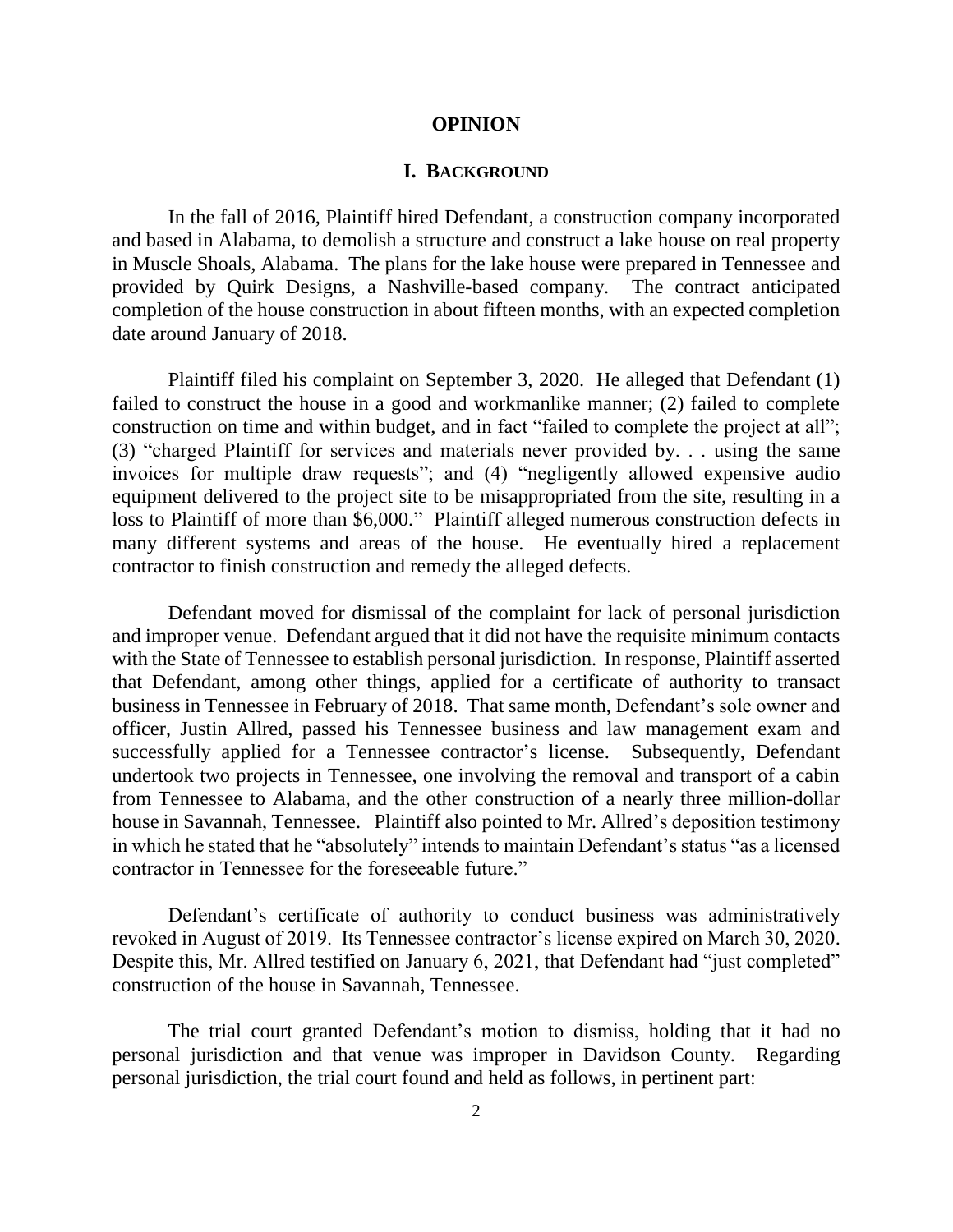All of the events giving rise to this cause of action occurred in Alabama. The parties' contract herein was signed in Florence, Alabama, with payments made in Alabama and the work performed in Muscle Shoals, Alabama. Further, Defendant maintains its principal place of business in Alabama, and all subcontractors and people who worked on the project are located in Alabama.

Defendant's contacts with Tennessee do not meet the minimum contacts test. *See International Shoe Co. v. Washington*, 326 U.S. 310, 316 (1945). Defendant's contacts with Tennessee are not so continuous or systematic as to render it at home in Tennessee. *See Goodyear Dunlop Tires Operations, S.A. v. Brown*, 564 U.S. 915, 919 (2011). All of Defendant's current construction projects are in Alabama. . . .

Defendant has had two construction projects in Tennessee since its formation in 2013. One was the construction of a lake house in Savannah, Hardin County, Tennessee, for which it obtained its Tennessee construction license, and the other project involved moving a cabin from Tennessee to Alabama. Although Defendant obtained some materials in Tennessee for the Hardin County construction project, all subcontractors on that project, as well as on the relocation project, were brought in from Alabama.

\* \* \*

Defendant's other contacts with Tennessee, such as its now-expired Tennessee business certificate and contractor's license, are unrelated to Plaintiff's cause of action and do not rise to the level of sufficiently continuous and systematic as to render Defendant at home in Tennessee. The quantity and quality of Defendant's contacts with Tennessee are irregular at best. . . . The minor and attenuated contacts Defendant had with Tennessee during the Project and otherwise are insufficient to cause Defendant to reasonably anticipate being haled into court in Tennessee.

(Citations to record omitted; parties' names in original changed to "Defendant" and "Plaintiff" throughout).

The trial court ruled as follows regarding venue:

In determining venue, an important consideration is whether the cause of action is transitory or local. "A transitory action is based on a cause of action of a type that can arise anywhere." *Curtis v. Garrison*, 364 S.W.2d 933, 936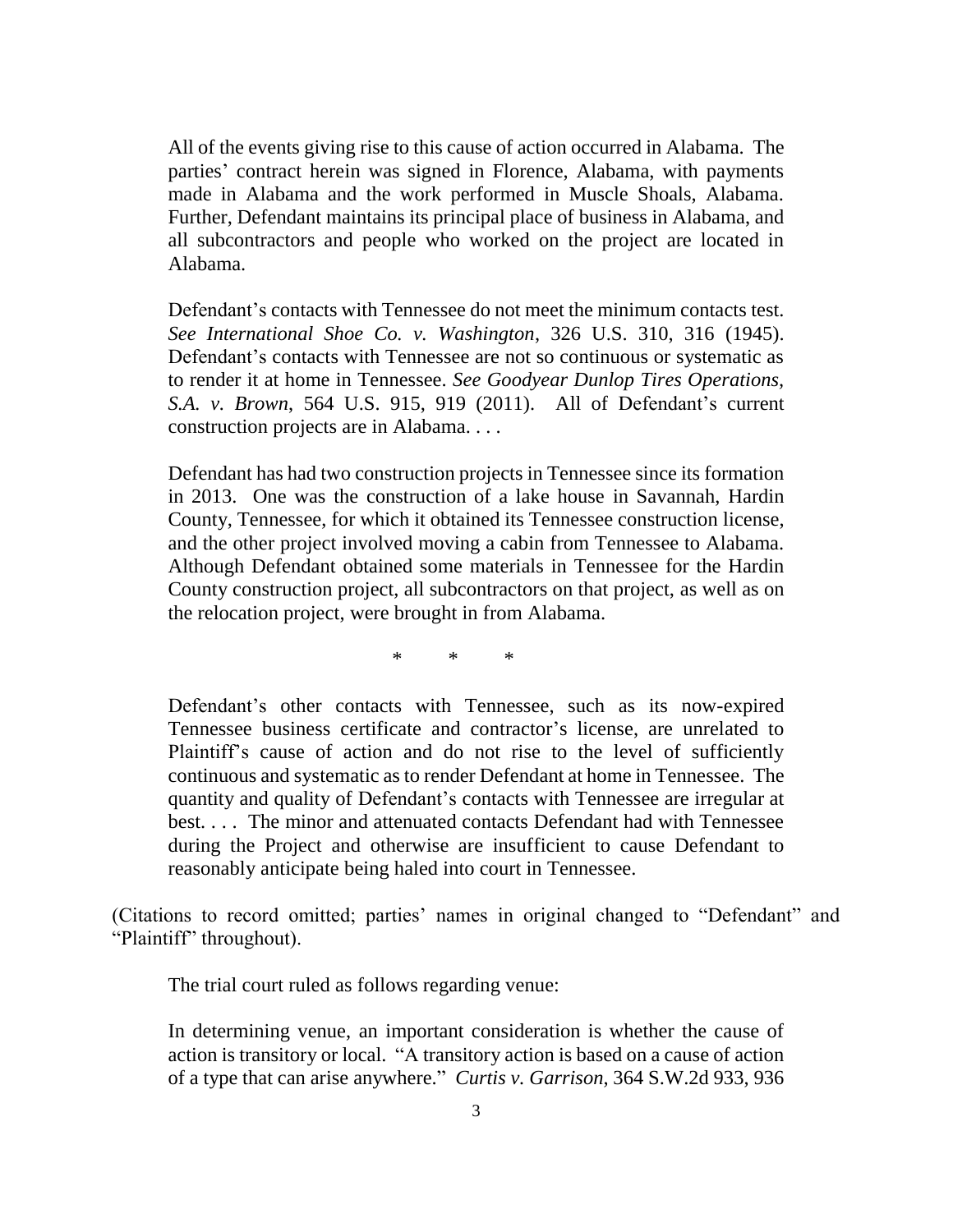(Tenn. 1963). "[A] local action is based on a cause of action that can only arise in a particular locality, because 'the subject of the action' (meaning that which has sustained the injury complained of) is local, 'and cannot be injured at any other place.'" *Kampert v. Valley Farmers Coop.*, No. M2009-02360- COA-R10-CV, 2010 WL 4117146, at \*2 (Tenn. Ct. App. Oct. 19, 2010) (quoting *Burger v. Parker*, 290 S.W. 22, 23 (Tenn. 1926)). Unlike a transitory action, a local action may only be brought in the county where the subject matter of the dispute is located; however, "not every action that involves a specific tract of land is considered a local action." *Id*.

While real property is necessarily implicated in a building project, no injuries to the real property are alleged here. Rather, the [c]omplaint focuses on the alleged breach of contract and breach of warranty and seeks damages for the breach. Accordingly, this suit may be properly characterized as a contract action.

Both breach of contract and breach of warranty claims are of a type that could arise anywhere; thus, this action is transitory in nature. *See Jonesboro Drywall & Plaster Co., Inc. v. Kirby*, No. 03A01-9508-CH-00276, 1995 WL 697901, at \*1 (Tenn. Ct. App. Nov. 28, 1995). As such, it can be brought in the county where the cause of action arose or, because Pierce & Allred is not a natural defendant, either in the county where all or a substantial part of the events or omissions giving rise to the cause of action accrued or in the county where Defendant's registered agent for service of process is located. *See* Tenn. Code Ann. §§ 20-4-101(a); 20-4-104(1), (3).

At one time, [Defendant] maintained a registered agent for service of process in Davidson County, Tennessee. However, [Defendant] was dissolved as a foreign corporation in Tennessee on August 6, 2019. Additionally, [Defendant]'s Tennessee contractor's license expired on March 30, 2020. As such, [Defendant] does not maintain a registered agent for service of process in Tennessee. For these reasons and the reasons stated above, the Court determines that venue is proper in Alabama.

(Citations to record in original omitted).

### **II. ISSUES**

Plaintiff raises these issues on appeal: (1) did the trial court err in dismissing the complaint for lack of personal jurisdiction? (2) did the trial court err in dismissing the complaint for improper venue?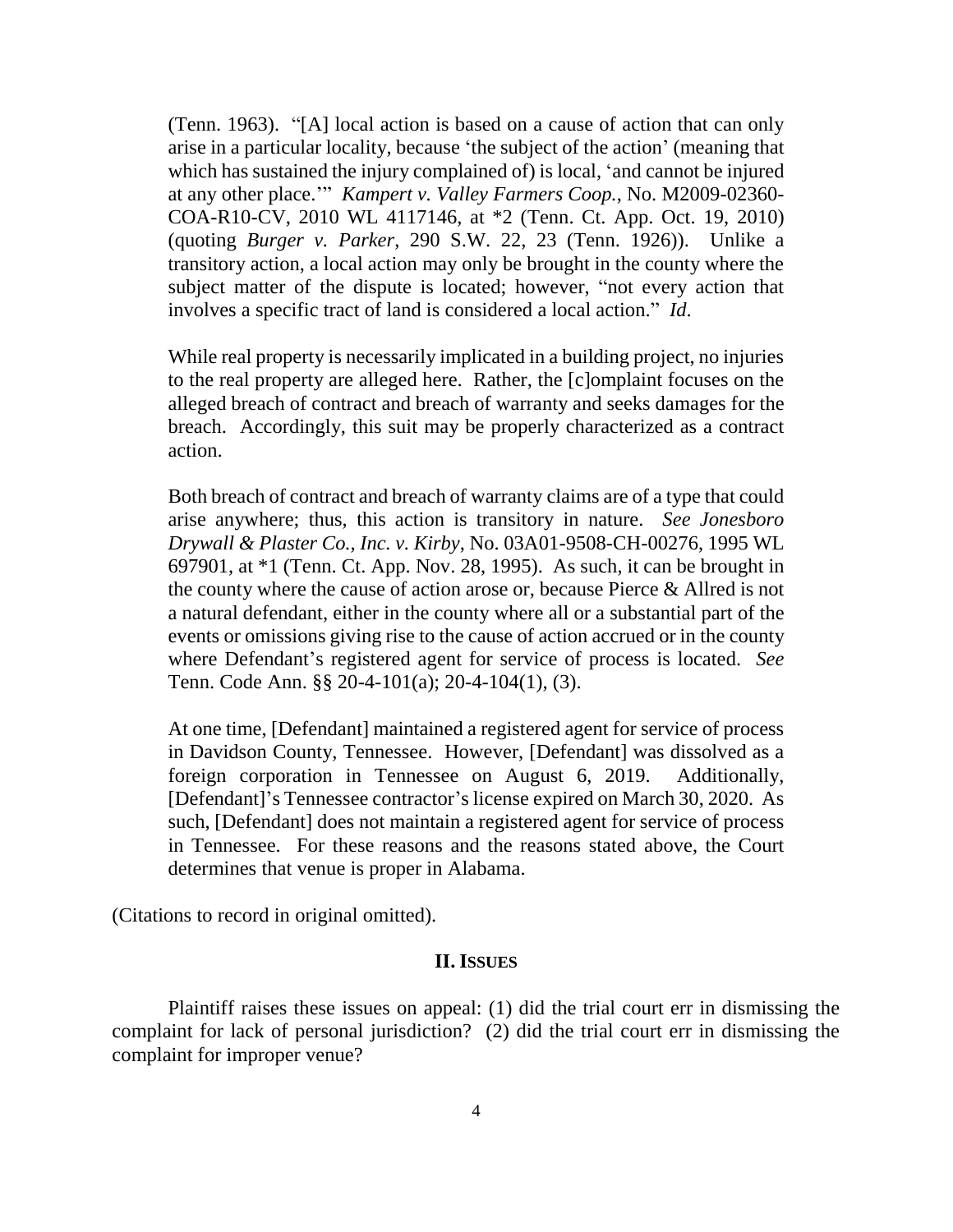#### **III. STANDARD OF REVIEW**

As recently stated by our Supreme Court:

A defendant may challenge the existence of personal jurisdiction by filing a motion to dismiss the complaint under Rule 12.02(2) of the Tennessee Rules of Civil Procedure. The defendant may choose to support the motion with affidavits or other evidentiary materials. If a defendant does so, the plaintiff must respond with its own affidavits or other evidentiary materials. *First Cmty. Bank, N.A. v. First Tenn. Bank, N.A.*, 489 S.W.3d 369, 382 (Tenn. 2015); *Gordon* [*v. Greenview Hosp., Inc.*], 300 S.W.3d [635], 644 [Tenn. 2009]. However, a Rule 12.02(2) motion is not converted to one for summary judgment when the parties submit matters outside the pleadings. *State v. NV Sumatra Tobacco Trading Co.*, 403 S.W.3d 726, 739 (Tenn. 2013); *Gordon*, 300 S.W.3d at 644.

The plaintiff bears the burden—albeit not a heavy one—of establishing that the trial court may properly exercise personal jurisdiction over a defendant. *First Cmty. Bank*, 489 S.W.3d at 382; *Gordon*, 300 S.W.3d at 643. When a defendant supports its Rule 12.02(2) motion with affidavits or other evidentiary materials, the burden is on the plaintiff to make a prima facie showing of personal jurisdiction over the defendant through its complaint and affidavits or other evidentiary materials. To make a prima facie showing of personal jurisdiction under Tennessee law, the factual allegations in the plaintiff's complaint, affidavits, and other evidentiary materials must establish sufficient contacts between the defendant and Tennessee with reasonable particularity. *First Cmty. Bank*, 489 S.W.3d at 383.

In evaluating whether the plaintiff has made a prima facie showing, the trial court must accept as true the allegations in the plaintiff's complaint and supporting papers and must resolve all factual disputes in the plaintiff's favor. *Sumatra*, 403 S.W.3d at 739. However, the court is not obligated to accept as true allegations that are controverted by more reliable evidence and plainly lack credibility, conclusory allegations, or farfetched inferences. *First Cmty. Bank*, 489 S.W.3d at 382. Nevertheless, the court should proceed carefully and cautiously to avoid improperly depriving the plaintiff of its right to have its claim adjudicated on the merits. *Gordon*, 300 S.W.3d at 644.

A trial court's decision regarding the validity of personal jurisdiction over a defendant presents a question of law. We therefore conduct a de novo review of the trial court's decision with no presumption of correctness. *First Cmty. Bank*, 489 S.W.3d at 382; *Gordon*, 300 S.W.3d at 645. In other words, in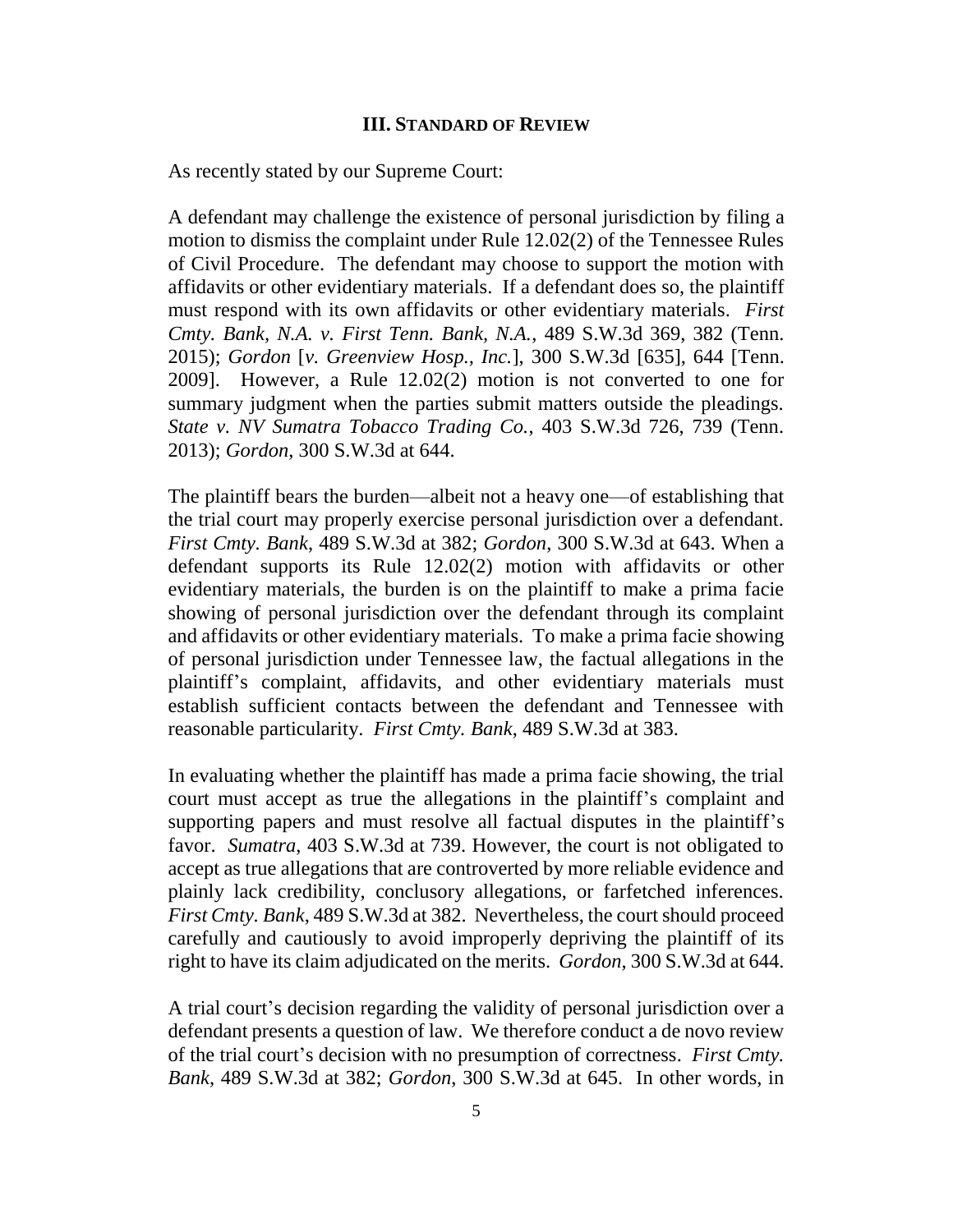this appeal, we conduct the same evaluation of [the] complaint and the parties' affidavits and supporting papers relating to [the] Rule 12.02(2) motion as the trial court.

*Crouch Ry. Consulting, Inc. v. LS Energy Fabrication, Inc.*, 610 S.W.3d 460, 470-71 (Tenn. 2020).

The issue of whether venue is proper in the trial court is likewise a question of law subject to our de novo review. *Kampert*, 2010 WL 4117146, at \*2; *Cohn Law Firm v. YP Se. Advertising & Publishing*, 2015 WL 3883242, at \*3 (Tenn. Ct. App. June 24, 2015) ("The procedural analysis and standards applied in deciding a motion to dismiss for improper venue are generally the same as in deciding a motion to dismiss for lack of personal jurisdiction.") (quoting 32A Am.Jur.2d *Federal Courts* § 1202).

### **IV. ANALYSIS**

### **A. Personal Jurisdiction**

A court must have jurisdiction over the person of a nonresident defendant in order to enter a valid judgment. *Crouch*, 610 S.W.3d at 469. Tennessee Code Annotated section 20-2-214(a) provides in pertinent part that

[p]ersons who are nonresidents of this state . . . are subject to the jurisdiction of the courts of this state as to any action or claim for relief arising from: (1) The transaction of any business within this state;  $\dots$  (5) Entering into a contract for services to be rendered or for materials to be furnished in this state; [or] (6) Any basis not inconsistent with the constitution of this state or of the United States[.]

Tennessee's other long-arm jurisdiction statute, Tenn. Code Ann. § 20-2-225, permits our courts to exercise jurisdiction "(1) On any other basis authorized by law; or (2) On any basis not inconsistent with the constitution of this state or of the United States." Our Supreme Court has recognized that "Tennessee's long-arm statutes expand the jurisdictional reach of Tennessee courts 'as far as constitutionally permissible.'" *Crouch*, 460 S.W.3d at 471 (quoting *First Cmty. Bank*, 489 S.W.3d at 384); *Sumatra*, 403 S.W.3d at 740. Consequently, "[t]he constitutional limits of that jurisdiction are 'set by the Due Process Clause of the Fourteenth Amendment to the United States Constitution." *Id.* (quoting *Sumatra*, 403 S.W.3d at 741). The decisions of the U.S. Supreme Court regarding the interpretation of the jurisdictional limits imposed by the Due Process Clause are binding on Tennessee courts, and the decisions of lower federal courts in this regard can be instructive or persuasive authority. *Id.*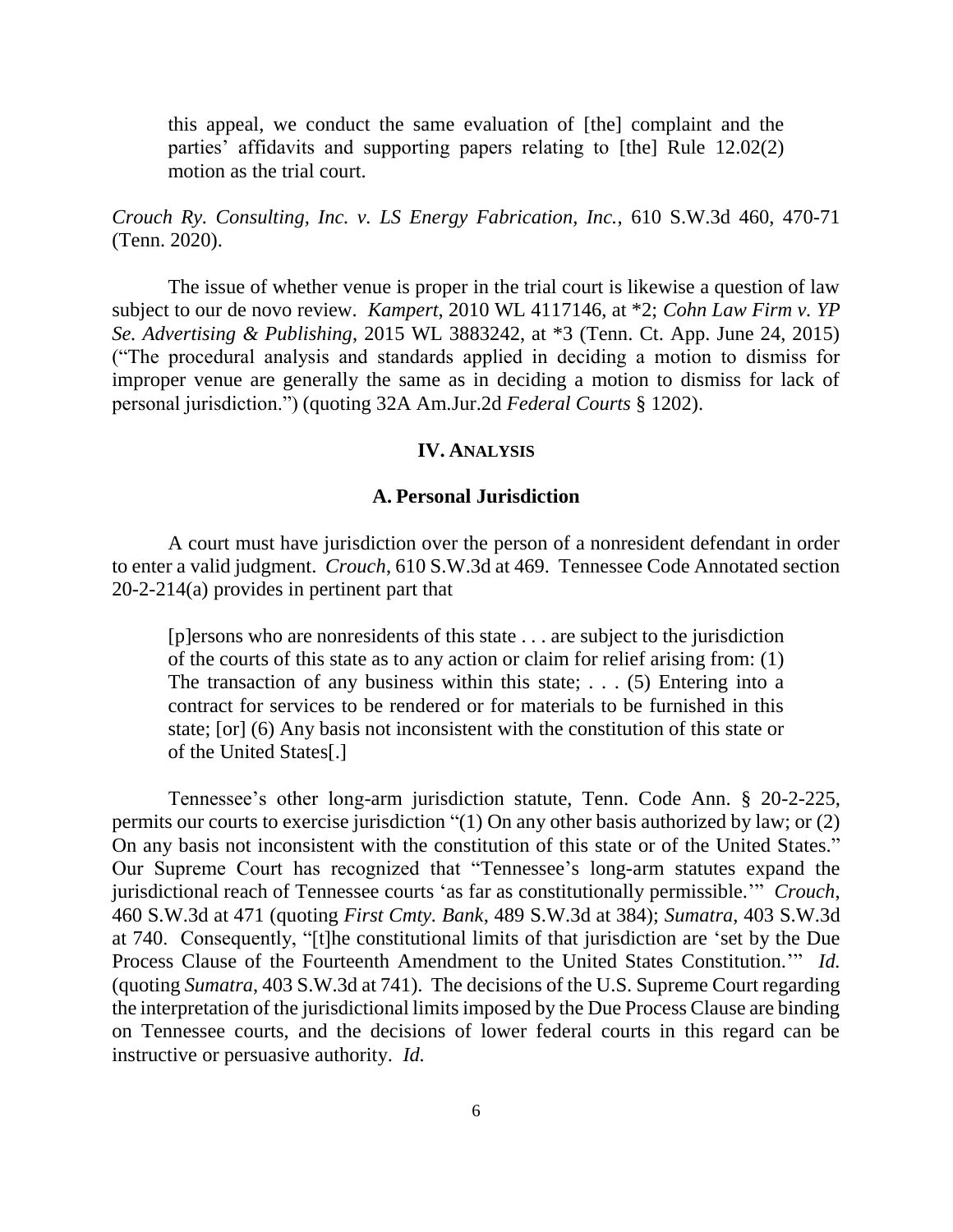The Due Process Clause requires a showing of "reasonable notice to the defendant that an action has been brought and a sufficient connection between the defendant and the forum State to make it fair to require defense of the action in the forum." *Id.* at 470 (quoting *Kulko v. Super. Ct.*, 436 U.S. 84, 91 (1978); internal quotation marks and brackets omitted). As the *Crouch* Court observed,

> [D]ue process requires only that in order to subject a defendant to a judgment in personam, if he be not present within the territory of the forum, he have certain minimum contacts with it such that the maintenance of the suit does not offend "traditional notions of fair play and substantial justice."

[*International Shoe Co. v. Washington*, 326 U.S. 310, 316, (1945)]. *International Shoe*'s "minimum contacts" paradigm has been the touchstone of personal jurisdiction for seventy-five years.

[T]he analysis "cannot be simply mechanical or quantitative." *Id*. at 319, 66 S.Ct. 154. Instead, "[w]hether due process is satisfied must depend rather upon the quality and nature" of the defendant's activities. *Id*. Thus, in the wake of *International Shoe*, the relationship among the defendant, the forum, and the litigation became the central concern of the inquiry into personal jurisdiction. *Daimler AG v. Bauman*, 571 U.S. 117, 126, 134 S.Ct. 746, 187 L.Ed.2d 624 (2014).

\* \* \*

As to the question of the existence of minimum contacts, the Court has stated that contacts are sufficiently meaningful when they demonstrate that the defendant has purposefully directed activities at or availed itself of the forum state in such a way that the defendant should reasonably anticipate being haled into court there. *Burger King*, 471 U.S. at 472-74, 105 S.Ct. 2174. This " 'purposeful availment' requirement ensures that a defendant will not be haled into a jurisdiction solely as a result of 'random,' 'fortuitous,' or 'attenuated' contacts, or of the 'unilateral activity of another party or a third person.' " *Id*. at 475, 105 S.Ct. 2174 (citations omitted).

*Crouch*, 610 S.W.3d at 471-72.

In the present case, Defendant is incorporated in Alabama and has its principal place of business there. According to Mr. Allred, most of Defendant's construction projects have been in Alabama. As the trial court correctly held, Defendant's "contacts with Tennessee are not so continuous or systematic as to render it at home in Tennessee." Thus, the issue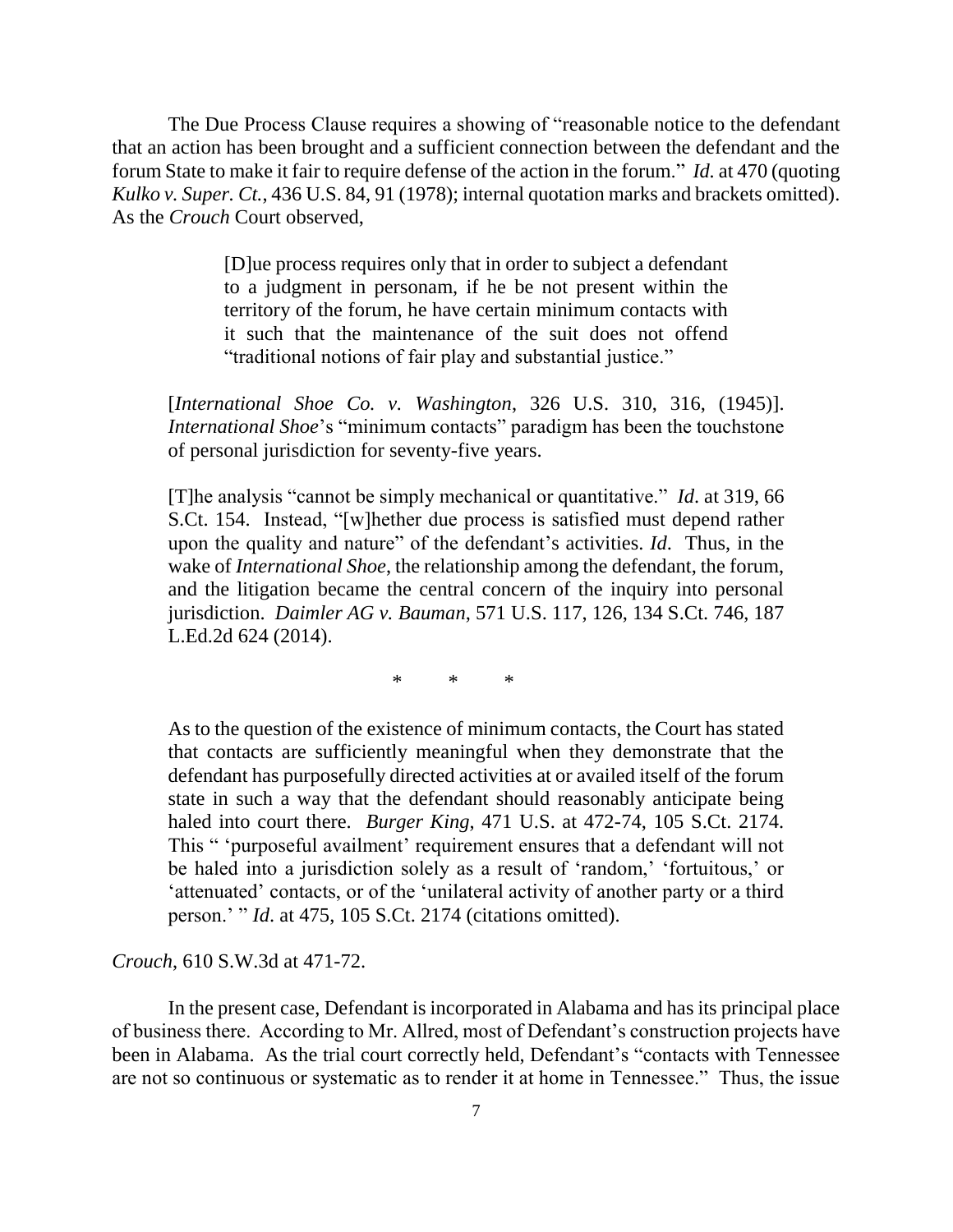we deal with here is one of specific, not general, personal jurisdiction. *See First Cmty. Bank*, 489 S.W.3d at 384-85; *Crouch*, 610 S.W.3d at 472 n.11 (explaining difference between specific personal jurisdiction and general personal jurisdiction, which requires a showing that "a defendant's affiliations with a forum state are so continuous and systematic as to render it essentially at home there").

In *Crouch*, our Supreme Court recently addressed a situation with some similarities to the present case. *Crouch* presented a breach of contract action involving a single agreement signed in another state, Texas, and involving a construction project in Texas. The *Crouch* defendant Lonestar, arguing no personal jurisdiction, asserted that

among other facts, that it was not registered to do business in Tennessee, that it had no registered agent in Tennessee, that it had never visited Tennessee for any business purpose related to the contract, that it had no property or operations in Tennessee, that it did not direct specific advertising to Tennessee, that it did not routinely sell anything to Tennessee customers, and that it did not routinely make purchases in Tennessee. Lonestar further asserted that it did not solicit Crouch in Tennessee, that the work performed under the contract was related to a facility that Lonestar proposed to build in Baytown, Texas, and that all in-person meetings associated with the contract took place in Texas.

*Crouch*, 610 S.W.3d at 468. The plaintiff Crouch responded by pointing out that "Lonestar elected to commence a business relationship with Crouch, knowing that Crouch was a Tennessee company and would be performing work in Tennessee. Crouch further asserted that although Lonestar did not travel to Tennessee, Lonestar regularly communicated with Crouch in Tennessee and sent partial payment to Crouch in Tennessee." The Supreme Court found that Lonestar's knowledge that Crouch was a Tennessee company and that Crouch's custom design and engineering services for the construction project would be provided from Tennessee, along with "Lonestar's communications directed to Crouch in Tennessee during the parties' course of dealing, and Lonestar's mailing of a check to Tennessee in partial payment on the contract," provided sufficient minimum contacts to establish personal jurisdiction. *Id.* at 481.

The contacts and connections of Defendant to Tennessee in this case are significantly more substantial than those of the defendant in *Crouch*. The construction plans given to Defendant by Plaintiff for his Muscle Shoals house were created in Tennessee by a Nashville-based firm. It is undisputed that Plaintiff purchased lumber and tile in Tennessee and had those materials delivered to the construction site. Plaintiff testified by affidavit that Defendant "submitted invoices requesting payment of its twelve percent (12%) contractor's fees as applied to the costs of materials I purchased in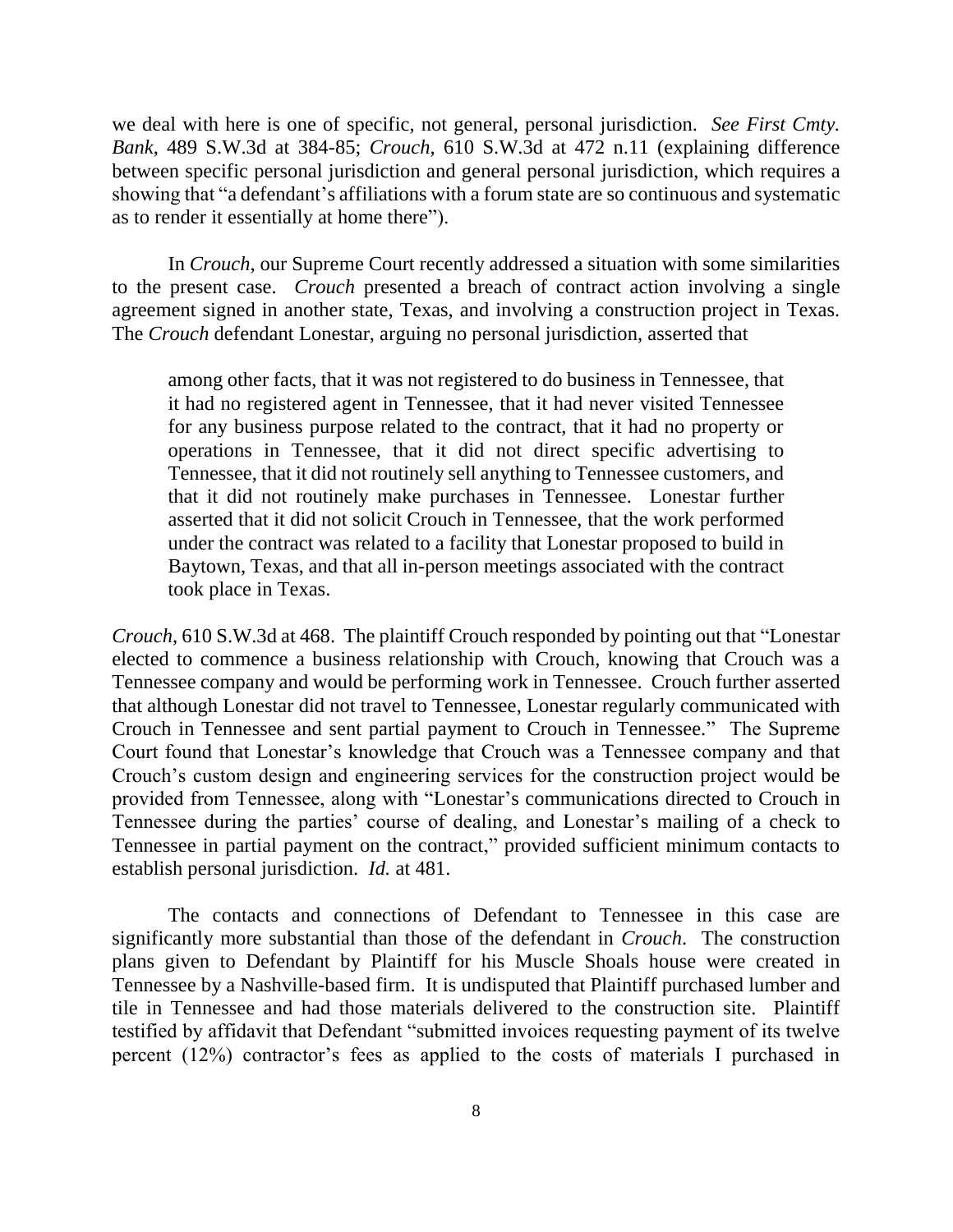Tennessee." Defendant directed communications to Plaintiff in Tennessee, including emails and text messages providing invoices and requesting payment.

Defendant's direct, purposeful attempts to solicit and conduct its business in Tennessee are also significant. As already noted, Defendant successfully applied for certificate of authority to transact business in Tennessee and for a Tennessee contractor's license. Mr. Allred also requested early review of his application and a hardship license that would enable Defendant to begin construction work on the Savannah, Tennessee house earlier than usual, supported by a letter from Tennessee residents urging the approval of the hardship license, which the state granted. Defendant then proceeded to construct the multimillion-dollar house in Savannah. Defendant reached out to Tennessee residents through its website, which stated that it was "licensed in Alabama and Tennessee." Thus, Plaintiff has shown "some act or acts by which [Defendant] purposefully availed itself of the privilege of conducting activities within Tennessee, or stated another way, deliberately engaged in activities directed at Tennessee." *Crouch*, 610 S.W.3d at 477-78. As our Supreme Court has stated, "[w]hen a corporation 'purposefully avails itself of the privilege of conducting activities within the forum State,' it has clear notice that it is subject to suit there[.]" *Sumatra*, 403 S.W.3d at 743 (quoting *World-Wide Volkswagen Corp. v. Woodson*, 444 U.S. 286, 297 (1980)).

In his deposition, Mr. Allred testified as follows regarding Defendant's efforts to conduct business in Tennessee:

Q. Do you currently anticipate, Mr. Allred, that Pierce & Allred Construction will have future contracting projects in the State of Tennessee?

A. I hope so.

Q. Do you have any projects under development right now?

A. In the State of Tennessee?

Q. Yes.

A. No.

\* \* \*

Q. Is [Defendant] still actively licensed as a contractor here in Tennessee?

A. That is correct, yes, sir.

Q. And the information that we have, Mr. Allred, indicates that [Defendant] became licensed as a contractor in Tennessee in March of 2018. Is that consistent with your recollection?

A. That sounds-that sounds correct.

Q. Is it accurate to say that [Defendant] has been continuously licensed as a contractor in Tennessee from March of 2018 to the present? A. Yes.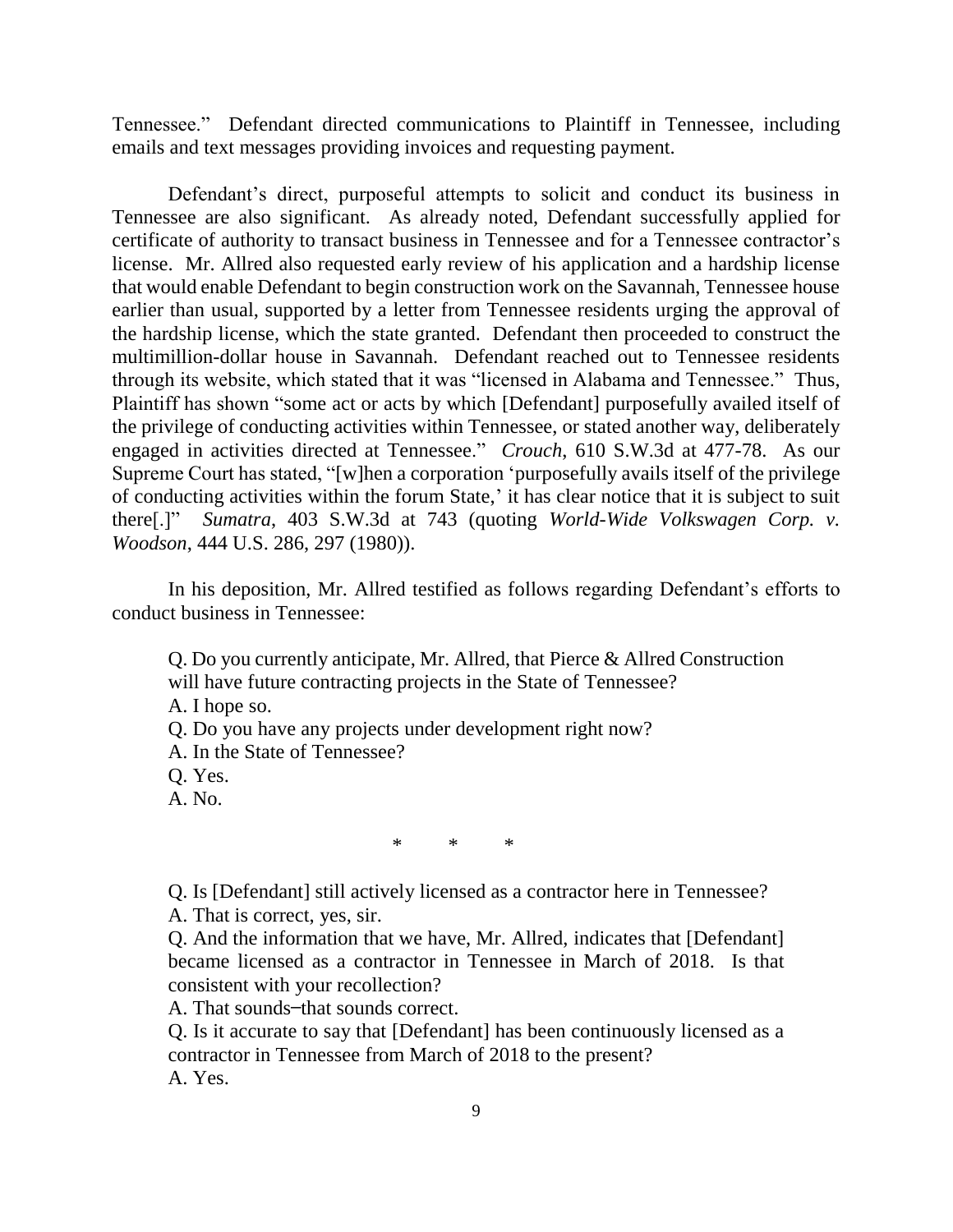Q. It's also accurate to say that you intend to maintain [Defendant] as a licensed contractor in Tennessee for the foreseeable future? A. Absolutely.

\* \* \*

Q. What is David Pierce Builders?

A. David Pierce Builders is the company that Pierce & Allred purchased in 2013.

Q. Does Pierce & Allred still own David Pierce Builders?

A. Pierce & Allred is David Pierce Builders.

Q. Is it your testimony that David Pierce Builders is simply another name for Pierce & Allred Construction, Inc.?

A. There you go. Yes.

Q. Are you aware that David Pierce Builders maintains a website on the Internet?

A. That's Pierce & Allred's website.

Q. What is the URL address for that website?

A. Davidpiercebuilders.com.

Q. Are you aware that on that website, that David Pierce Builders advertises itself as a licensed contractor in the State of Tennessee?

A. Pierce & Allred is a licensed contractor in the State of Tennessee.

Although Mr. Allred stated that Defendant's contractor's license was active and in good standing at the time of his deposition, shortly thereafter he filed an affidavit in which he testified as follows:

After my deposition in this action I learned that Pierce & Allred Construction, Inc., was dissolved as a for profit corporation  $-$ foreign, in Tennessee on August 6th 2019.

Had I been aware that Pierce & Allred Construction, Inc., was no longer in good standing in Tennessee, I would have testified that Pierce & Allred Construction, Inc., is not in good standing and is not seeking to have its status as an active Tennessee corporation renewed.

After my deposition in this action I further learned that Pierce & Allred Construction, Inc., no longer has a valid license to act as a contractor in the State of Tennessee, as its license expired on March 30, 2020.

Had I been aware that Pierce & Allred Construction, Inc., no longer had a valid license to act as a contractor in the State of Tennessee, I would have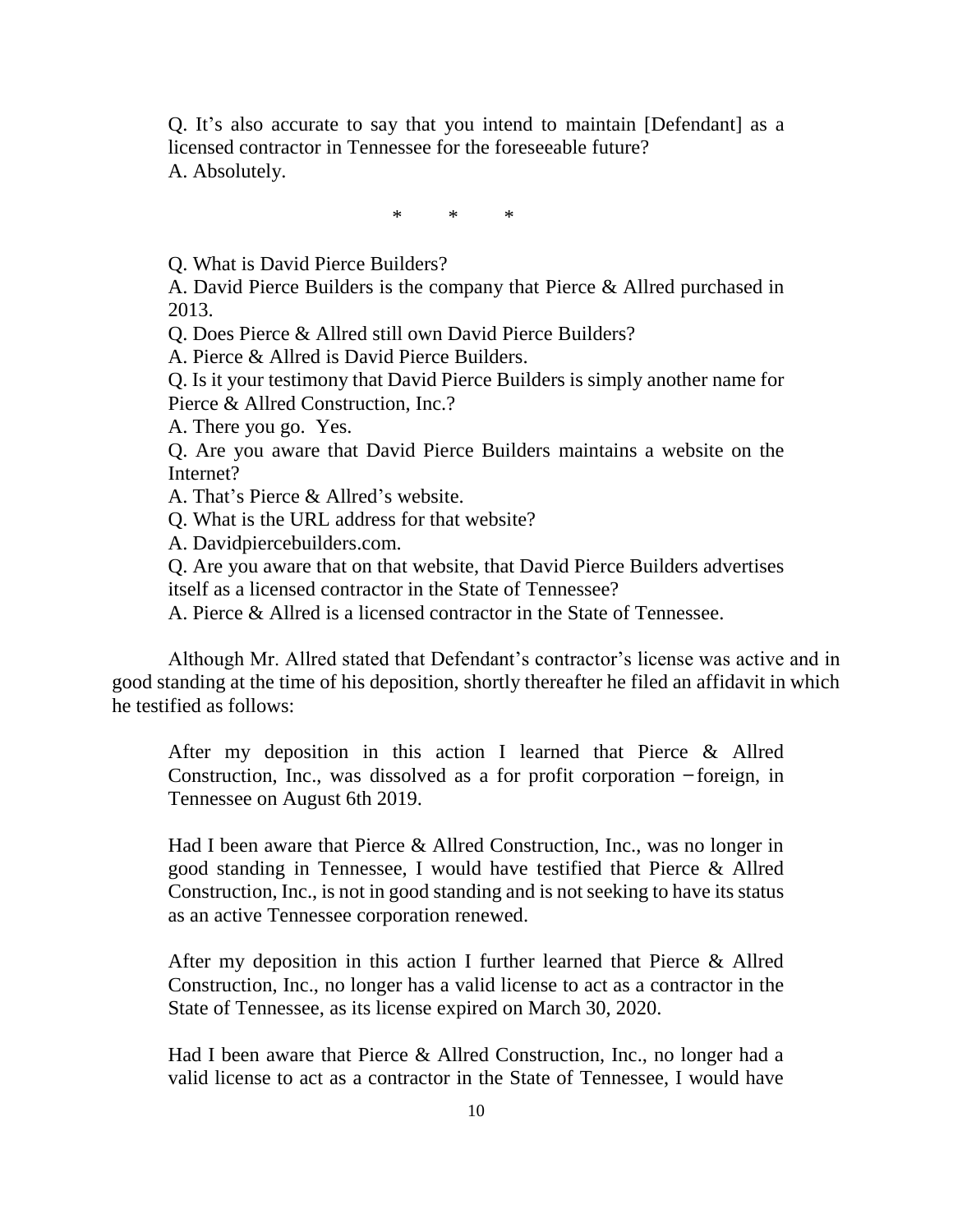testified as such and noted that Pierce & Allred Construction, Inc., is not seeking to have its contractor's license renewed.

Pierce & Allred Construction, Inc., will be updating its website to reflect that it is only licensed in the State of Alabama.

(Numbering in original omitted). The trial court, picking up on the last assertion made above, found that Defendant "will be updating its website to reflect that it is only licensed in Alabama." However, as of the date of the filing of this opinion, Defendant's website still prominently displays the words "Licensed in Alabama and Tennessee."

Defendant argues that its contacts with Tennessee are insufficiently connected to Plaintiff's cause of action to provide grounds for personal jurisdiction. Defendant points out that there is not a direct causal relation between its contracting and construction business in Tennessee and the breach of contract and warranty actions arising from the Muscle Shoals construction. The United States Supreme Court recently addressed and rejected a similar argument in *Ford Motor Co. v. Montana Eighth Judicial Dist. Ct.*, 141 S.Ct. 1017, 1024-25 (2021), reiterating and clarifying the due process requirements as follows:

The contacts needed for [specific personal] jurisdiction often go by the name "purposeful availment." *Burger King Corp. v. Rudzewicz*, 471 U.S. 462, 475, 105 S.Ct. 2174, 85 L.Ed.2d 528 (1985). The defendant, we have said, must take "some act by which [it] purposefully avails itself of the privilege of conducting activities within the forum State." *Hanson v. Denckla*, 357 U.S. 235, 253, 78 S.Ct. 1228, 2 L.Ed.2d 1283 (1958). The contacts must be the defendant's own choice and not "random, isolated, or fortuitous." *Keeton v. Hustler Magazine, Inc.*, 465 U.S. 770, 774, 104 S.Ct. 1473, 79 L.Ed.2d 790 (1984). They must show that the defendant deliberately "reached out beyond" its home—by, for example, "exploi[ting] a market" in the forum State or entering a contractual relationship centered there. *Walden v. Fiore*, 571 U.S. 277, 285, 134 S.Ct. 1115, 188 L.Ed.2d 12 (2014) (internal quotation marks and alterations omitted). Yet even then—because the defendant is not "at home"—the forum State may exercise jurisdiction in only certain cases. The plaintiff's claims, we have often stated, "must arise out of or relate to the defendant's contacts" with the forum. Or put just a bit differently, "there must be 'an affiliation between the forum and the underlying controversy, principally, [an] activity or an occurrence that takes place in the forum State and is therefore subject to the State's regulation.'"

\* \* \*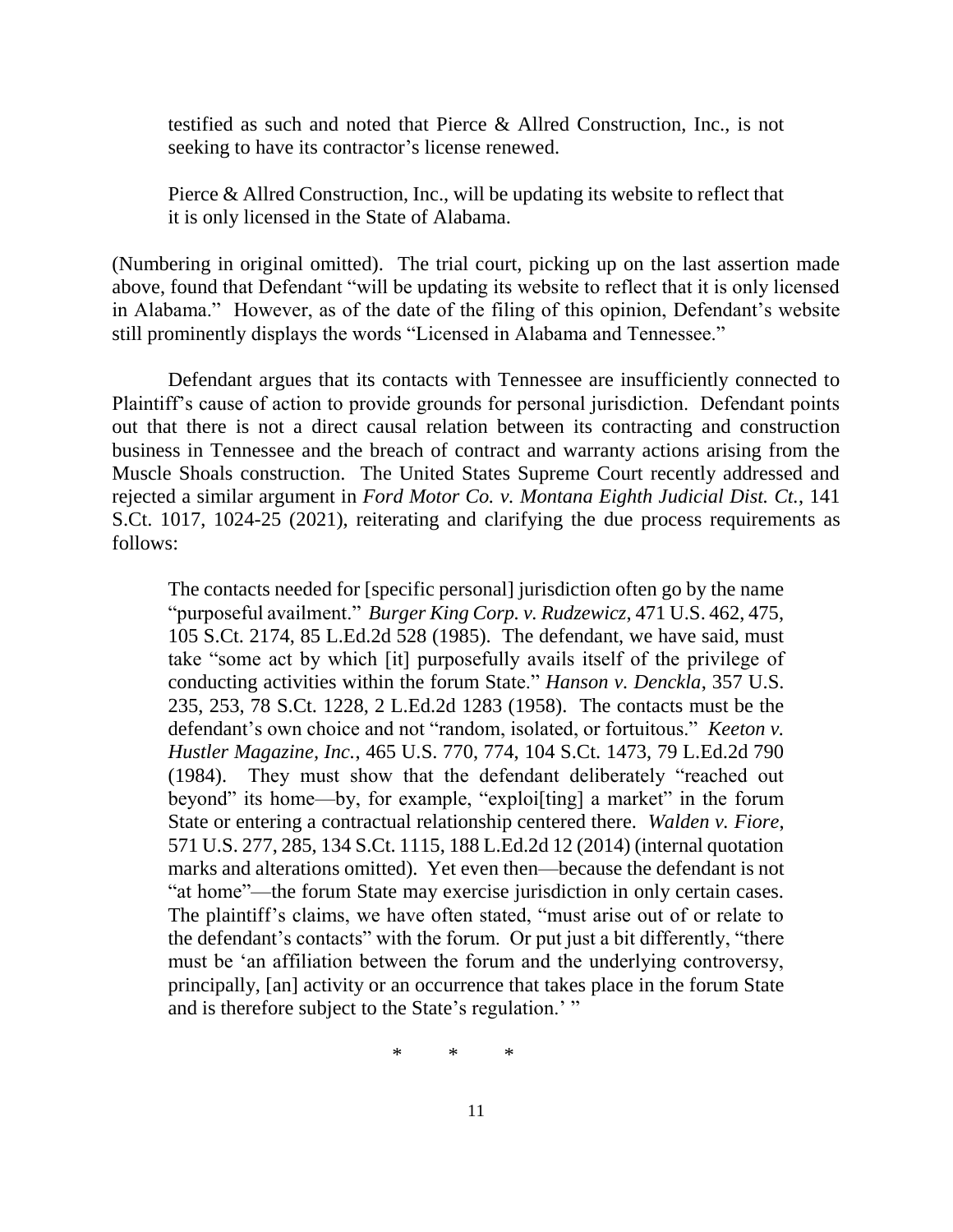Our decision in *International Shoe* founded specific jurisdiction on an idea of reciprocity between a defendant and a State: When (but only when) a company "exercises the privilege of conducting activities within a state" thus "enjoy[ing] the benefits and protection of [its] laws"—the State may hold the company to account for related misconduct.

(Internal citations omitted). The *Ford Motor Co.* Court described the defendant Ford's argument: "In Ford's view, the needed link must be causal in nature: Jurisdiction attaches "only if the defendant's forum conduct *gave rise* to the plaintiff's claims." *Id.* at 1026 (emphasis in original). The High Court responded to this argument as follows:

But Ford's causation-only approach finds no support in this Court's requirement of a "connection" between a plaintiff's suit and a defendant's activities. *Bristol-Myers*, 582 U.S., at ––––, 137 S.Ct., at 1776. That rule indeed serves to narrow the class of claims over which a state court may exercise specific jurisdiction. But not quite so far as Ford wants. None of our precedents has suggested that only a strict causal relationship between the defendant's in-state activity and the litigation will do. As just noted, our most common formulation of the rule demands that the suit "arise out of or relate to the defendant's contacts with the forum." *Id.*, at ——, 137 S.Ct., at 1780 (quoting *Daimler*, 571 U.S., at 127, 134 S.Ct. 746; emphasis added; alterations omitted); see *supra*, at 1025. The first half of that standard asks about causation; but the back half, after the "or," contemplates that some relationships will support jurisdiction without a causal showing. That does not mean anything goes. In the sphere of specific jurisdiction, the phrase "relate to" incorporates real limits, as it must to adequately protect defendants foreign to a forum. But again, we have never framed the specific jurisdiction inquiry as always requiring proof of causation—*i.e.*, proof that the plaintiff's claim came about because of the defendant's in-state conduct. See also *Bristol-Myers*, 582 U. S., at ——, ——, 137 S.Ct., at 1779–1780, 1780–1781 (quoting *Goodyear*, 564 U.S., at 919, 131 S.Ct. 2846) (asking whether there is "an affiliation between the forum and the underlying controversy," without demanding that the inquiry focus on cause). So the case is not over even if, as Ford argues, a causal test would put jurisdiction in only the States of first sale, manufacture, and design. A different State's courts may yet have jurisdiction, because of another "activity [or] occurrence" involving the defendant that takes place in the State. *Bristol-Myers*, 582 U. S., at ——, ——, 137 S.Ct., 1780, 1780–1781 (quoting *Goodyear*, 564 U.S., at 919, 131 S.Ct. 2846).

*Id.*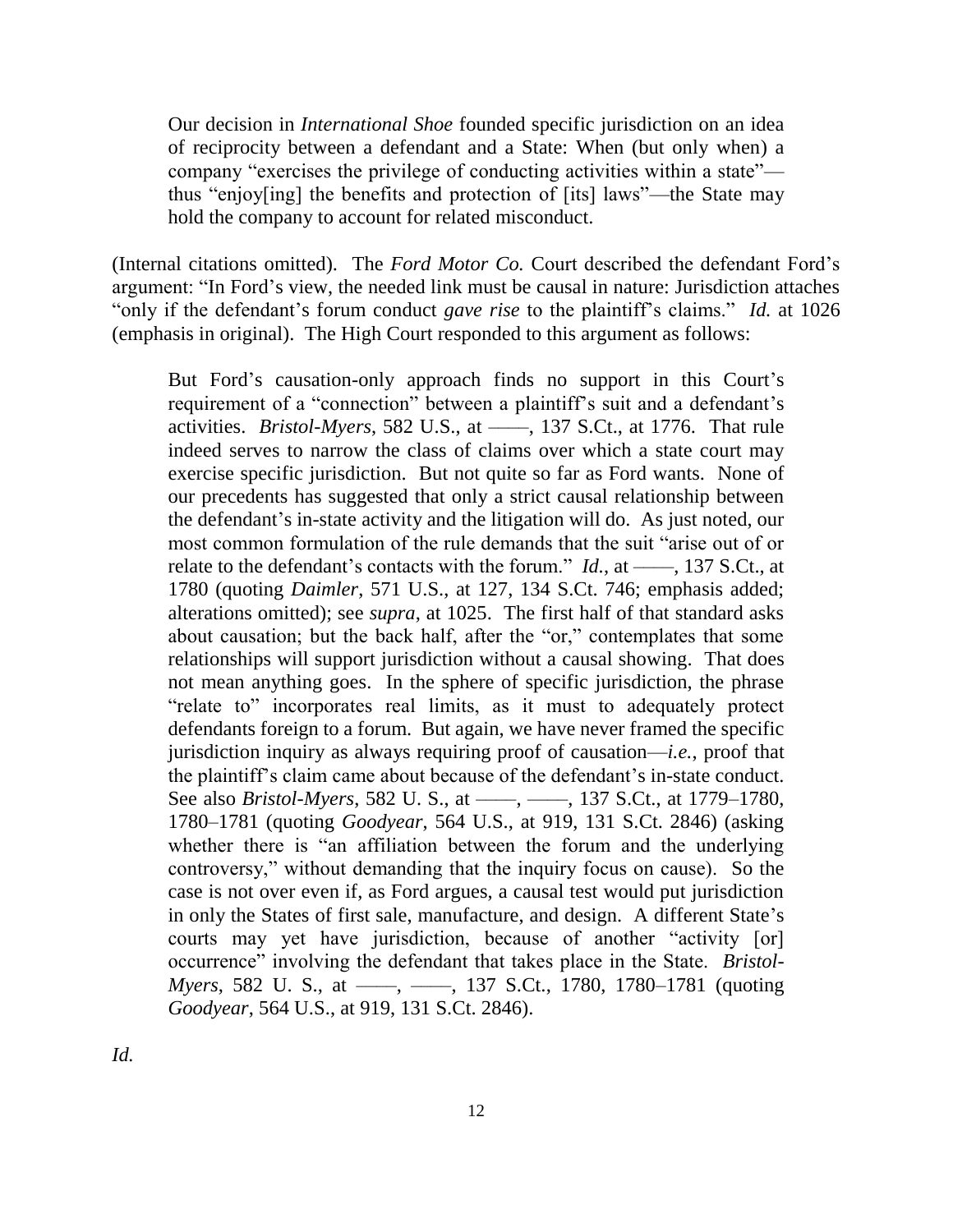Applying this analysis, we hold that Defendant's contacts in purposefully exercising the privilege of conducting activities within Tennessee are sufficiently related to the claims presented here to provide specific personal jurisdiction. Given that Defendant's contracting and residential construction activities in Tennessee are of the same nature as those that occurred in Muscle Shoals, it cannot be said that it is an unfair surprise to Defendant that it would be haled into court to answer and be accountable for the claims of a Tennessee citizen such as these.

Even "if minimum contacts exist" as in this case, there is another analytical step: "the court should then determine whether, even with the requisite minimum contacts, the exercise of jurisdiction would nonetheless be unfair or unreasonable." *Crouch*, 610 S.W.3d at 472. As the *Crouch* Court stated:

As to the question of whether, if sufficient minimum contacts between the defendant and the forum state exist, the exercise of jurisdiction would nonetheless be unfair or unreasonable, the Court has identified several factors to consider: (1) the burden on the defendant, (2) the interests of the forum state, (3) the plaintiff's interest in obtaining relief, (4) the judicial system's interest in obtaining the most efficient resolution of controversies, and (5) the shared interests of the several states in furthering fundamental substantive social policies. [*Burger King*, 471 U.S.] at 476-77, 105 S.Ct. 2174 (citing *World-Wide Volkswagen*, 444 U.S. at 292, 100 S.Ct. 580). However, given the existence of minimum contacts, a defendant "must present a compelling case that the presence of some other considerations would render jurisdiction unreasonable." *Id*. at 477, 105 S.Ct. 2174.

*Id.* at 472-73. Our Supreme Court, analyzing these considerations in *Crouch*, stated:

As for the burden and expense for Lonestar to litigate this dispute in Tennessee, the same advancements in transportation and communications that have transformed modern business transactions—and personal jurisdiction analysis—tend to lessen any unfair burden associated with a defendant having to litigate a dispute in another state. *See Burger King*, 471 U.S. at 474, 105 S.Ct. 2174. We can glean no special or unusual burden from the limited record before us. We also do not believe that the mere fact that Lonestar would have to travel from Texas to Tennessee amounts to a constitutionally significant burden.

As for the second and third considerations, we do not doubt that Crouch has a substantial interest in obtaining relief in Tennessee, and Tennessee has a corresponding manifest interest in providing residents with a convenient forum for redressing injuries inflicted by out-of-state actors. *See Burger*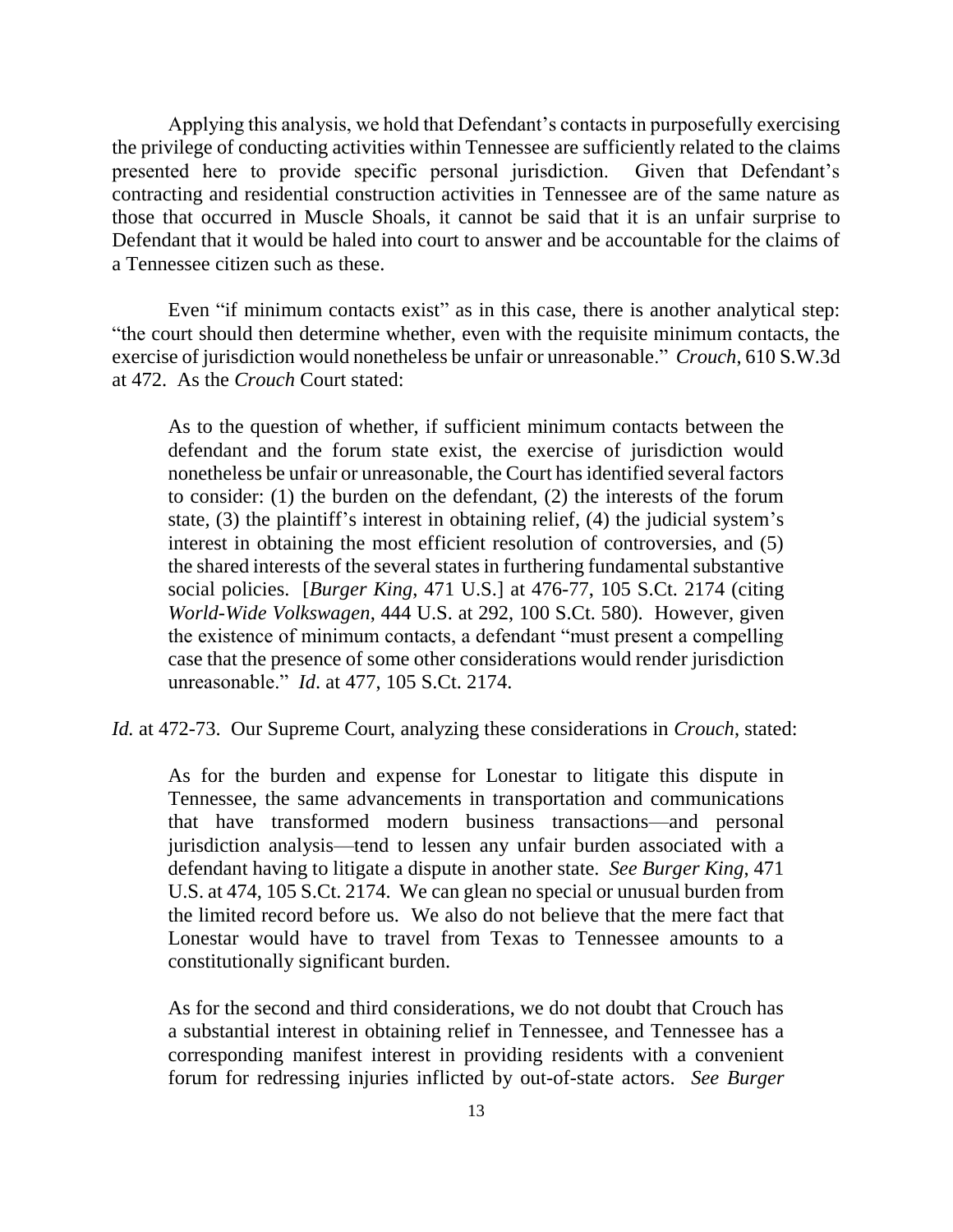*King*, 471 U.S. at 473, 105 S.Ct. 2174; *Nicholstone*, 621 S.W.2d at 564 ("Tennessee clearly has an interest in protecting its residents against a breach of contract by nonresidents....").

*Id.* at 485-86. We note that Muscle Shoals, Alabama is only about a two and a half hour trip via automobile to Nashville, much closer than the distance from Texas considered by the Court in *Crouch*. As in *Crouch*, we likewise conclude that Defendant "has not carried the burden of establishing that the exercise of personal jurisdiction in this particular case would be unreasonable or unfair," and that "the exercise of specific personal jurisdiction over [Defendant] in Tennessee in this case does not offend traditional notions of fair play and substantial justice and is, therefore, constitutionally permissible." *Id.* at 486.

## **B. Venue**

The trial court also held that venue was improper in Davidson County. As this Court has observed,

the term "venue" refers to the county, district, subdivision or geographical area in which a case may be tried. "Venue" is not synonymous with "jurisdiction," which refers to the power or authority of the court to decide certain cases. Venue is the specific place where a court with jurisdiction may hear a complaint or other pleading. Proper venue is grounded in fairness or convenience to the litigants or "other commanding policy considerations." *See*, generally, 77 AM.JUR. 2d Venue § 1.

*Kampert v. Valley Farmers Co-op*, No. M2009-02360-COA-R10-CV, 2010 WL 4117146, at \*2 (Tenn. Ct. App. Oct. 19, 2010). "[V]enue is today largely regulated by statute." *Id.* at \*3. Tenn. Code Ann. § 20-4-101(a) provides that "[i]n all civil actions of a transitory nature, unless venue is otherwise expressly provided for, the action may be brought in the county where the cause of action arose or in the county where the individual defendant resides." The trial court correctly held that Plaintiff's action for breach of contract and warranty is a transitory action. "A transitory action is based on a cause of action of a type that can arise anywhere." *Id.* at \*2 (quoting *Curtis v. Garrison*, 211 Tenn. 339, 364 S.W.2d 933, 936 (Tenn. 1963)).

As we stated in *Kampert*,

a local action is based on a cause of action that can only arise in a particular locality, because "the subject of the action" (meaning that which has sustained the injury complained of) is local, "and cannot be injured at any other place." *Burger v. Parker*, 290 S.W. at 23. Local actions generally involve land. Examples include an action to quiet title to land, a trespass, or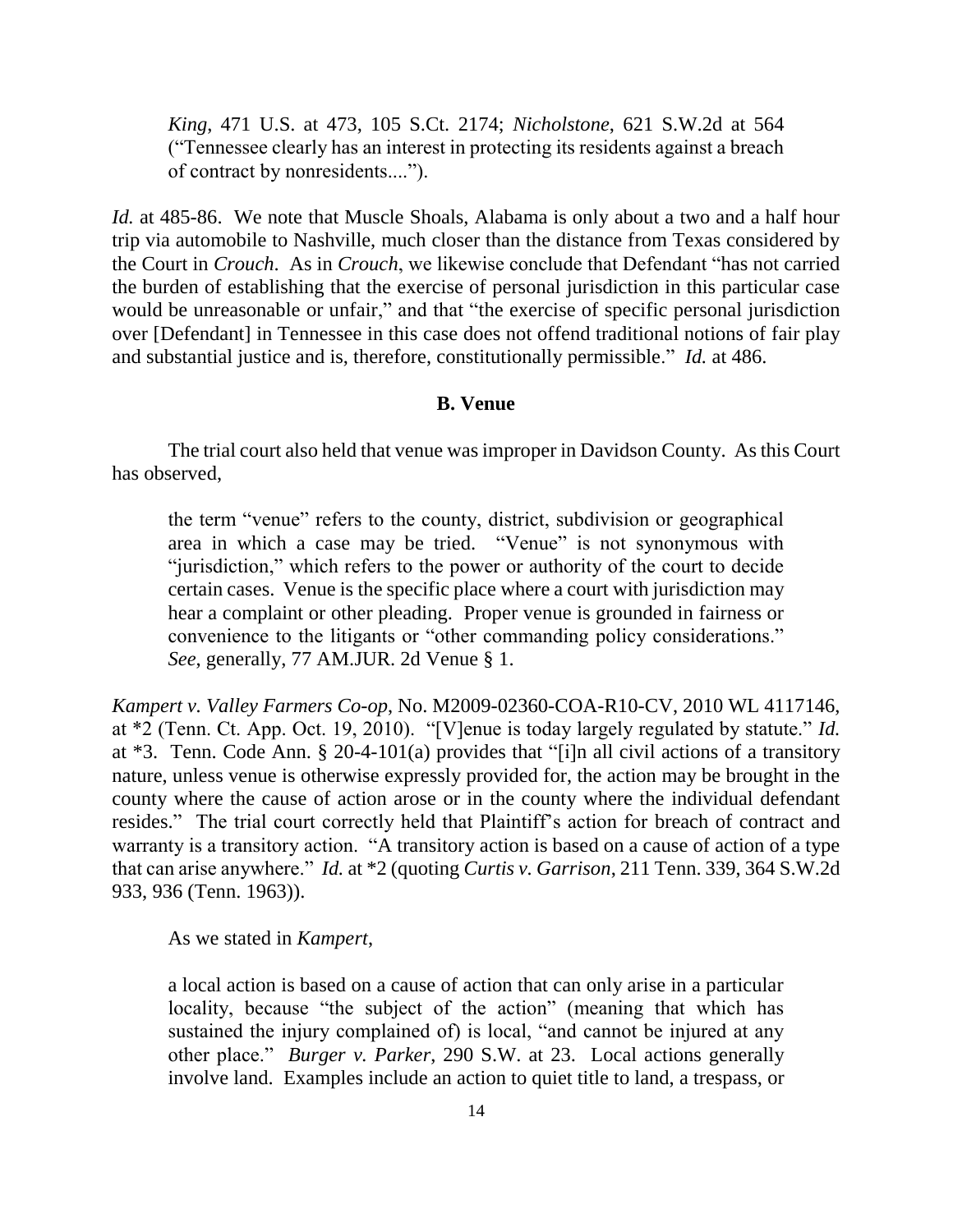an injury to real estate. However, not every action that involves a specific tract of land is considered a local action. For example, in *Mattix v. Swepston*, 127 Tenn. 693, 155 S.W. 928 (Tenn. 1913), a suit that arose from obstruction of an easement was determined to be a transitory action, because the damages complained of were to the plaintiff's timber business, not to the land itself nor to the plaintiff's title to that land.

\* \* \*

[A]lthough the plaintiffs cited a variety of possible claims against the defendants in their complaint, they did not even mention injury to the land. . . . [T]he alleged negligence in the present case involved faulty construction of new buildings on the plaintiffs' land. If we were to hold this to be a local action, it would effectively make all actions on construction contracts local, and it would render void any forum selection clause in a construction contract that designates venue in a county other than the one where the construction takes place.

Such a deviation from current well-established law would not only overturn settled precedent, it would contradict the statutory implication that contracts for improvement to real estate may include choice of venue provisions.

2010 WL 4117146, at \*2, \*4.

The trial court's ruling of improper venue was primarily grounded in its finding that Defendant "does not maintain a registered agent for service of process in Tennessee." Tenn. Code Ann. § 20-4-104 governs venue for corporate defendants, providing that

For all civil actions, if the defendant is not a natural person, the action shall be brought in:

(1) The county where all or a substantial part of the events or omissions giving rise to the cause of action accrued;

(2) The county where any defendant organized under the laws of this state maintains its principal office; or

(3)(A) If the defendant is not organized under the laws of this state, the county where the defendant's registered agent for service of process is located; or

(B) If the defendant does not maintain a registered agent within this state, the county where the person designated by statute as the defendant's agent for service of process is located.